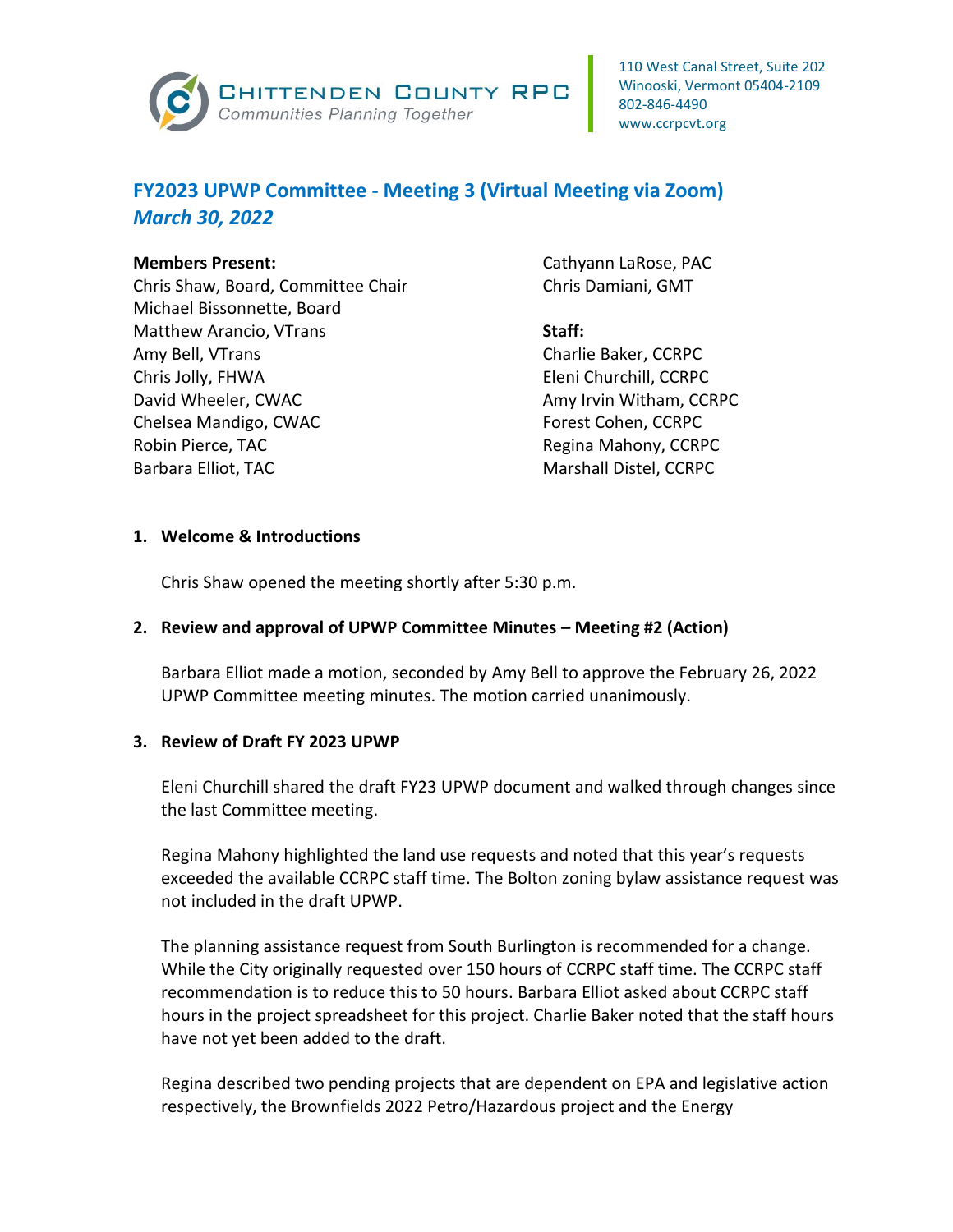Implementation – Buildings project.

Chris Shaw asked about the South Burlington Planning request and suggested that the spreadsheet be updated to reflect that the project is not deleted, but rather the hours have been reduced. Charlie noted that this change would be reflected in the next UPWP draft.

Eleni briefly highlighted the partner organization requests with no changes since the last Committee meeting.

Regina described the Milton Downtown Core Development Design Charrette noting that staff will be working with the Town to identify deliverables for this project and it is likely to start midyear in FY23.

Chris Jolly asked about the Class 1 Feasibility Analysis within the Transportation Technical Assistance line. Eleni described the request from Williston that will consist of a costbenefit evaluation to take over Rt 2 as a Class 1 Town Highway.

Eleni described the two separate lines in the UPWP for the Chittenden County I-89 2050 Study, one includes VTrans funding, and the other is MPO funding. Chris Shaw asked Eleni to clarify the funding for this, which Eleni and Amy Bell responded to.

The All-Hazards Mitigation Plan Update line will be removed from the spreadsheet, as the project was completed last year.

Charlie provided some details about the Burlington South End Intercept Facility and TOD Technical Feasibility Study, which is a FY22 mid-year addition to the UPWP. Staff is recommending adding another \$7,000 of FY23 UPWP funding to this project.

Eleni then moved on to highlight the water quality projects.

Regina described a Vermont Department of Health project that will provide CCRPC with funding to help municipalities plan for hot weather events. The task information and deliverables are still pending for this project.

Chris Shaw asked why the Transportation Resiliency Planning & Mapping project was highlighted as being removed from the UPWP. Eleni described how the work to create the resiliency planning tool has been completed.

Charlie reviewed another staff recommended a change of moving the \$25,000 in consultant funding forthe Burlington Equity task to the more generic equity task, 8.1.1. The City did not request those funds, but staff had included them in the previous draft thinking it might be needed.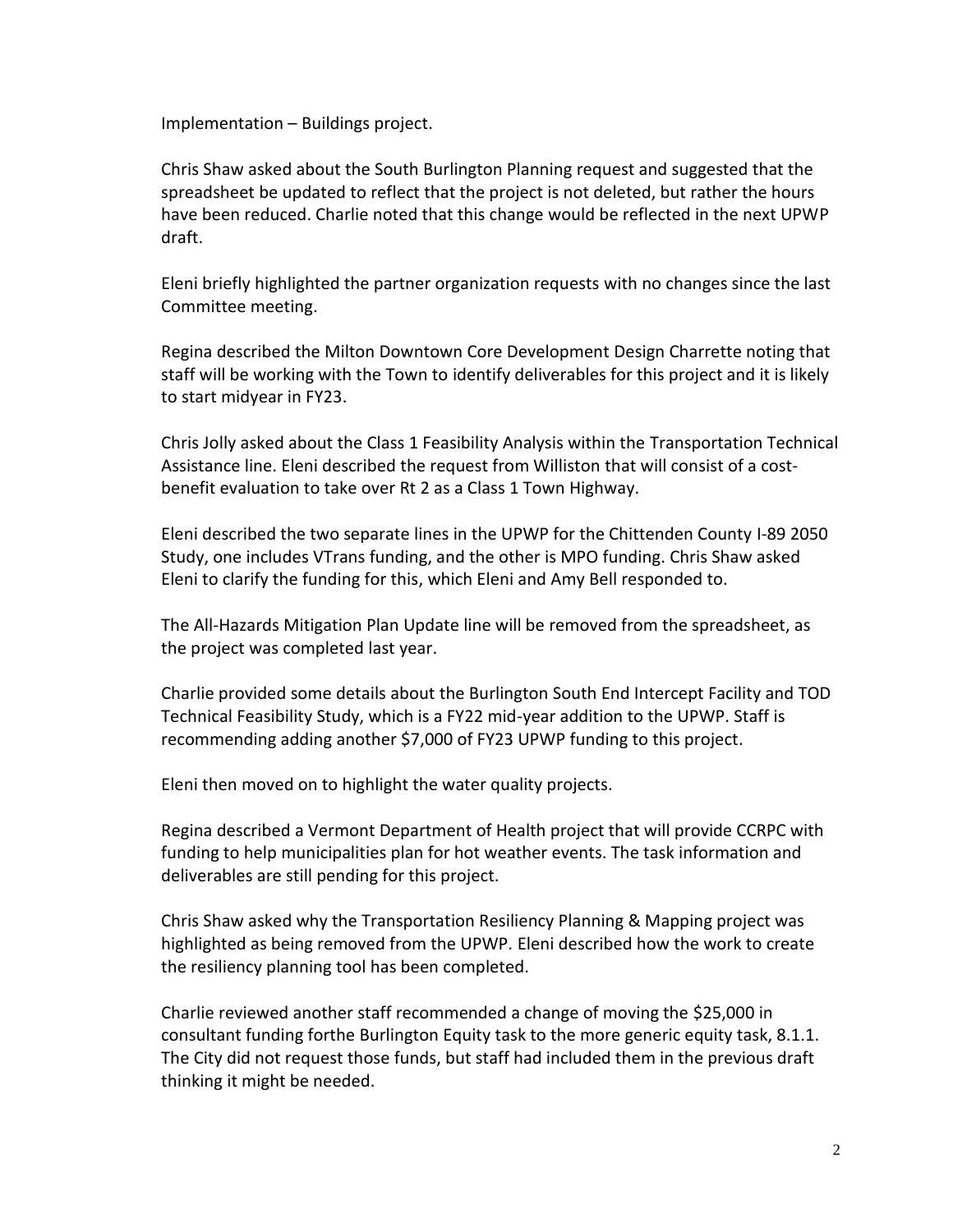Cathyann LaRose asked for additional information about the removal of the Bolton planning request. Regina responded that CCRPC staff have provided assistance to Bolton in previous years, while municipalities like Charlotte and Hinesburg have not been provided with planning assistance in recent years. CCRPC staff may reconsider the Bolton request at the mid-year adjustment if staff hours become available.

Chris Jolly asked about projects from FY21 that may have been carried forward to FY22 and now to FY23. Eleni mentioned one project that has unexpectedly been carried forward, which is the second phase of the Traffic Impact Fee Overlay District. Charlie also described how some other projects have been carried forward due to changing municipal priorities.

## **4. Review breakdown of MPO consultant funding for FY 2019 – FY 2023**

Marshall Distel shared some graphics and tables to provide an overview of MPO consultant funding from FY 2019 – FY 2023.

In FY19 and FY20, CCRPC allocated about \$1.25 million for consultant-funded transportation projects. Which increased to \$1.4 million in FY21, \$1.5 million in FY22 and now \$1.8 million in FY23.

Chris Jolly asked whether CCRPC staff time costs are included in these figures. Marshall responded that CCRPC staff time and other non-transportation-related funding are not included in these figures.

Funding for TDM and Bike/Ped projects has grown significantly in recent years, while funding for traditional intersection and corridor studies has been making up a significantly smaller share of the available funding.

Chris Shaw asked to clarify what category the UVM Commuter Trip Reduction Program would be classified as within the tables. Marshall described how the majority of the partner organization projects have been added to the TDM category within the funding tables, with the exception of the Local Motion funding, which has been added to the Bike/Ped category.

Marshall then described the funding breakdown by regional, municipal and partner projects.

Chris Jolly asked about consultant spending in terms of the pre-qualified list versus separate RFPs. Eleni described how the majority of the funding has been allocated to prequalified consultants, with only a few projects being awarded through separate RFPs over the past couple of fiscal years.

#### **5. Recommendation to advance FY 2023 UPWP to the Executive Committee and Board**